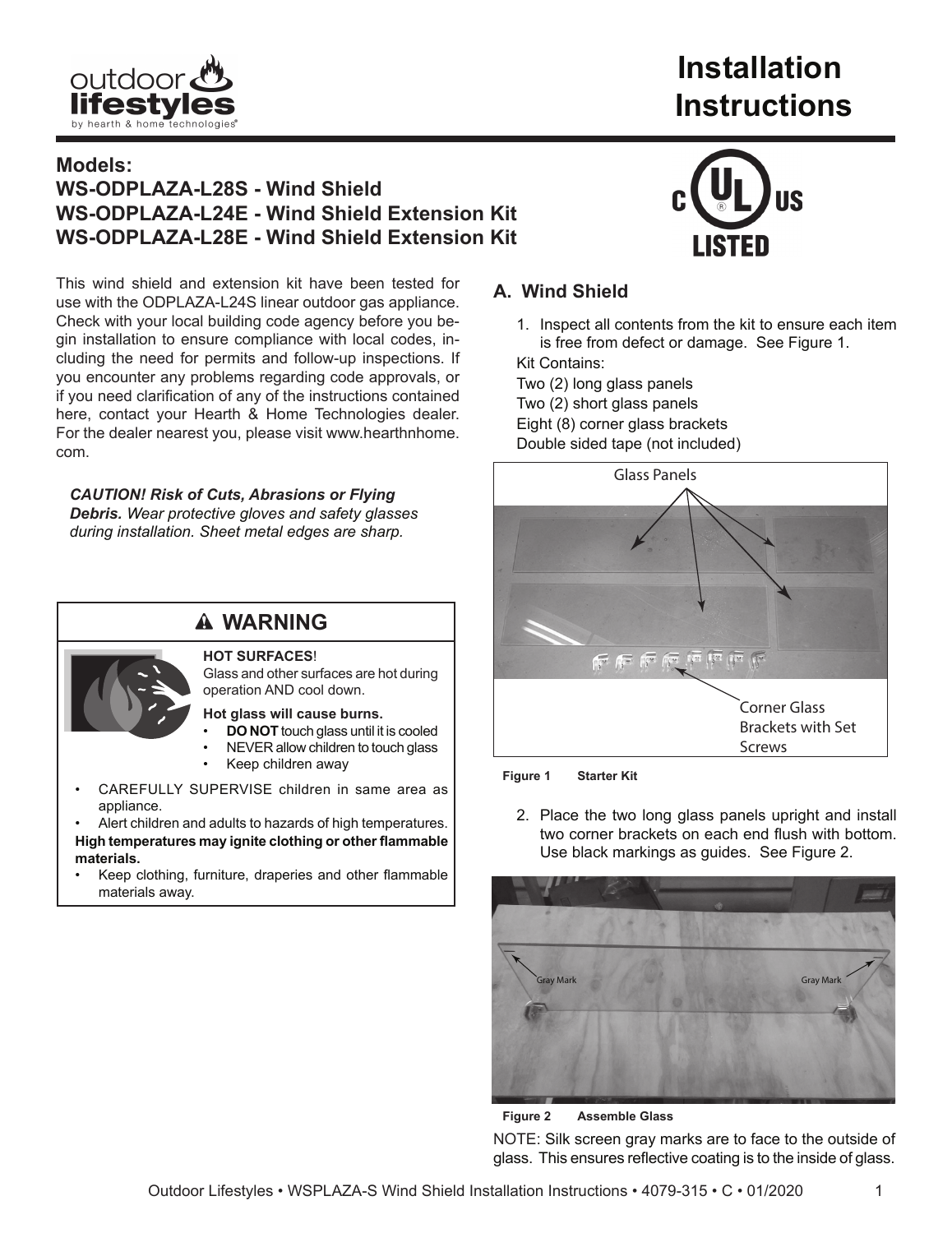3. Assemble side and end glass to each other to form the rectangle wind shield. Attach the other four (4) brackets making sure to align the gray marks on the glass so the bracket is 1/4 inch above glass. See Figure 3.



**Figure 3 Align Marks**



**Figure 4 Assembled Glass**

4. Place assembled glass wind shield on table top so that 1/4 inch gap is on bottom. Ensure glass is centered on the table top. Be careful not to scratch surfaces. Secure brackets down with a small amount of silicone (with a minimum 300°F continuous exposure rating.)

### **B. Extension Kit**

1. Inspect all contents from the kit to ensure each item is free from defect or damage. See Figure 5.

28 Inch Kit Contains: Two (2) 28 inch glass panels Four (4) flat glass brackets 24 Inch Kit Contains: Two (2) 24 inch glass panels Eight (8) flat glass brackets



#### **Figure 5 Extension Kit**

- 2. When installing multiple glass panel extensions, you will use corner brackets from the starter kit for the ends. The flat extension brackets will be supplied with the extension kit. Install between the extension glass panels lined up with the gray marks.
- 3. One glass extension kit will be needed for each 24 inch extension. See chart below.

| Number of<br>Sections | WS-ODPLAZA-L28S | WS-ODPLAZA-L24E | WS-ODPLAZA-L28E | <b>Total Dimension</b>              |
|-----------------------|-----------------|-----------------|-----------------|-------------------------------------|
|                       |                 |                 |                 | 28-1/2 x 10-1/4 in (724 x 260 mm)   |
|                       |                 |                 |                 | 56-1/2 x 10-1/4 in (1435 x 260 mm)  |
|                       |                 |                 |                 | 80-1/4 x 10-1/4 in (2038 x 260 mm)  |
|                       |                 |                 |                 | 104-1/2 x 10-1/4 in (2654 x 260 mm) |
|                       |                 |                 |                 | 128-3/4 x 10-1/4 in (3270 x 260 mm) |

#### **Glass Kit Order Chart**